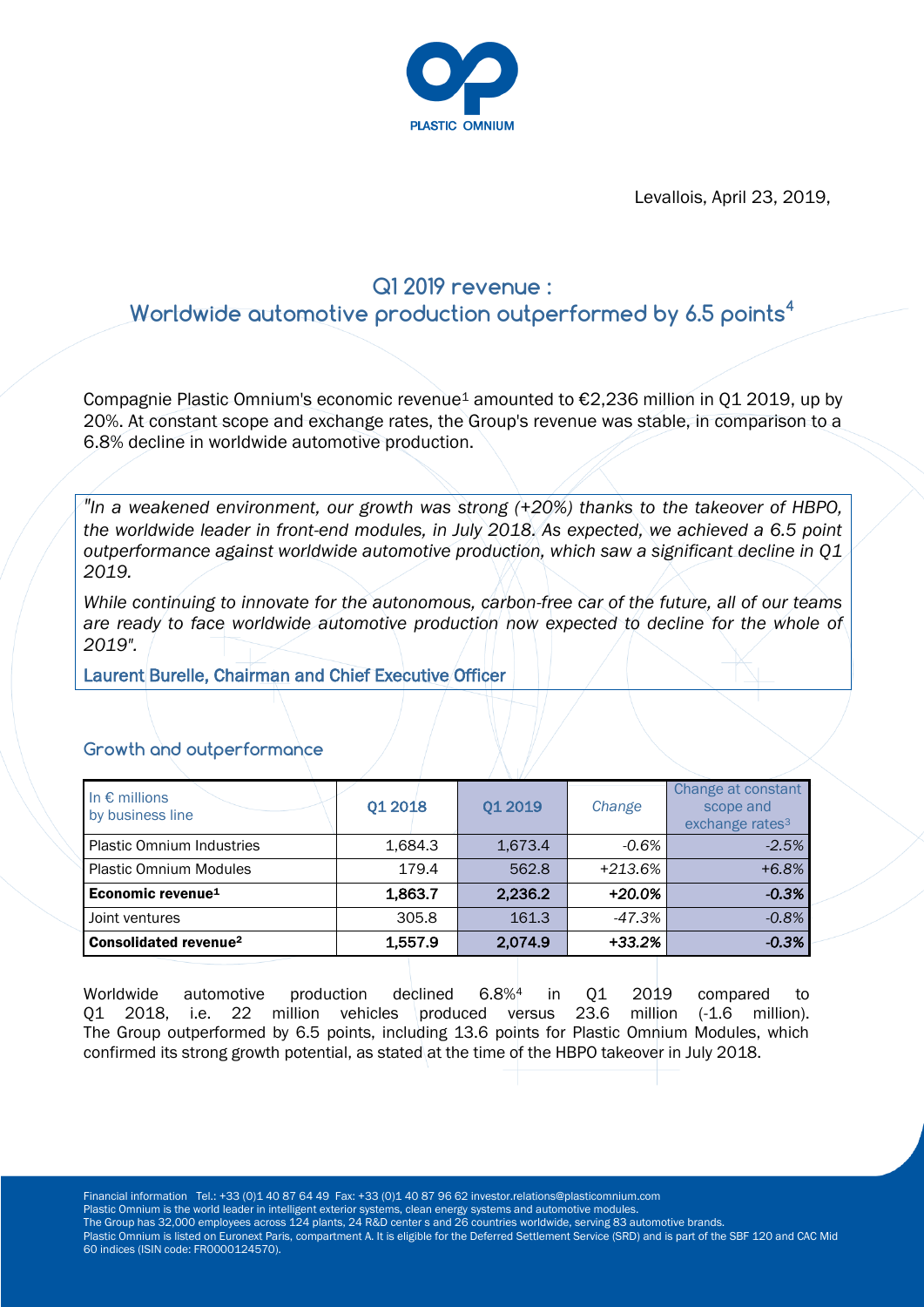Plastic Omnium outperformed worldwide automotive production in its main production regions: outperformance of 5.2 points in Europe (55% of revenue), 5.3 points in North America (27% of revenue) and 12.6 points in Asia (17% of revenue).

At constant scope and exchange rates, revenue was stable, thanks to growth in Asia (+4.8%) and in North America (+2.7%), offsetting the decline in Europe.

| In millions of euros and<br>in % of revenue<br>By region | 01 2018        | 01 2019        | Change   | <b>Change</b><br>like-for-<br>like $*$ | <b>Worldwide</b><br>automotive<br>production <sup>4</sup> |
|----------------------------------------------------------|----------------|----------------|----------|----------------------------------------|-----------------------------------------------------------|
| Europe/Africa                                            | 1,044.7<br>56% | 1,229.2<br>55% | $+17.7%$ | $-2.6%$                                | $-7.8%$                                                   |
| North America                                            | 447.8<br>24%   | 599.0<br>27%   | $+33.8%$ | $+2.7%$                                | $-2.6%$                                                   |
| Asia, including China                                    | 318.7<br>17%   | 370.6<br>17%   | $+16.3%$ | $+4.8%$                                | $-7.8%$                                                   |
| South America                                            | 52.4<br>3%     | 37.4<br>$1\%$  | $-28.6%$ | $-10.3%$                               | $-4.8%$                                                   |
| Economic revenue <sup>1</sup>                            | 1,863.7        | 2,236.2        | +20.0%   | $-0.3%$                                | $-6.8%$                                                   |
| Joint ventures                                           | 305.8          | 161.3          | -47.3%   | $-0.8%$                                |                                                           |
| Consolidated revenue <sup>2</sup>                        | 1,557.9        | 2,074.9        | $+33.2%$ | $-0.3%$                                | $-6.8%$                                                   |

\*like-for-like change = at constant scope and exchange rates

The business in Europe, down 2.6% in Q1 2019, has been impacted by the slump in automotive production in Germany (-10.3%) and in England (-14.7%). This decline is partially offset by SCR (diesel emissions control system, +37%) and by very strong business in Eastern Europe (+19%), particularly in Slovakia (+44%).

North American revenue benefited from the ramp-up of new American and Mexican plants, growing 2.7% at constant scope and exchange rates.

The business in Asia grew by 4.8%. In China, revenue amounted to  $E185$  million, and stood up well (-3.8% at constant scope and exchange rates) to a 14.2% drop in production. In Asia excluding China, Plastic Omnium performed well in Korea and Turkey.

### **Numerous site openings in H1 2019**

In Q1 2019, Plastic Omnium commissioned two plants, one in India and one in Slovakia for its Intelligent Exterior Systems business. An additional plant will open in Kenitra in Morocco in July 2019. A new module assembly site in Mexico also began operating. Furthermore, the construction or expansion of three R&D centers (France, Belgium and China) continued, with openings due in June 2019.

All these plant and R&D center investments (€190 million), largely concentrated in H1 2019, will support the Group's capacity to both grow and offer innovative solutions to its customers.

#### **Increased control by the majority shareholder Burelle SA**

Between March 12 and March 26, 2019, Burelle SA acquired 400,000 Compagnie Plastic Omnium shares, bringing its shareholding from 58.51% to 58.78%.